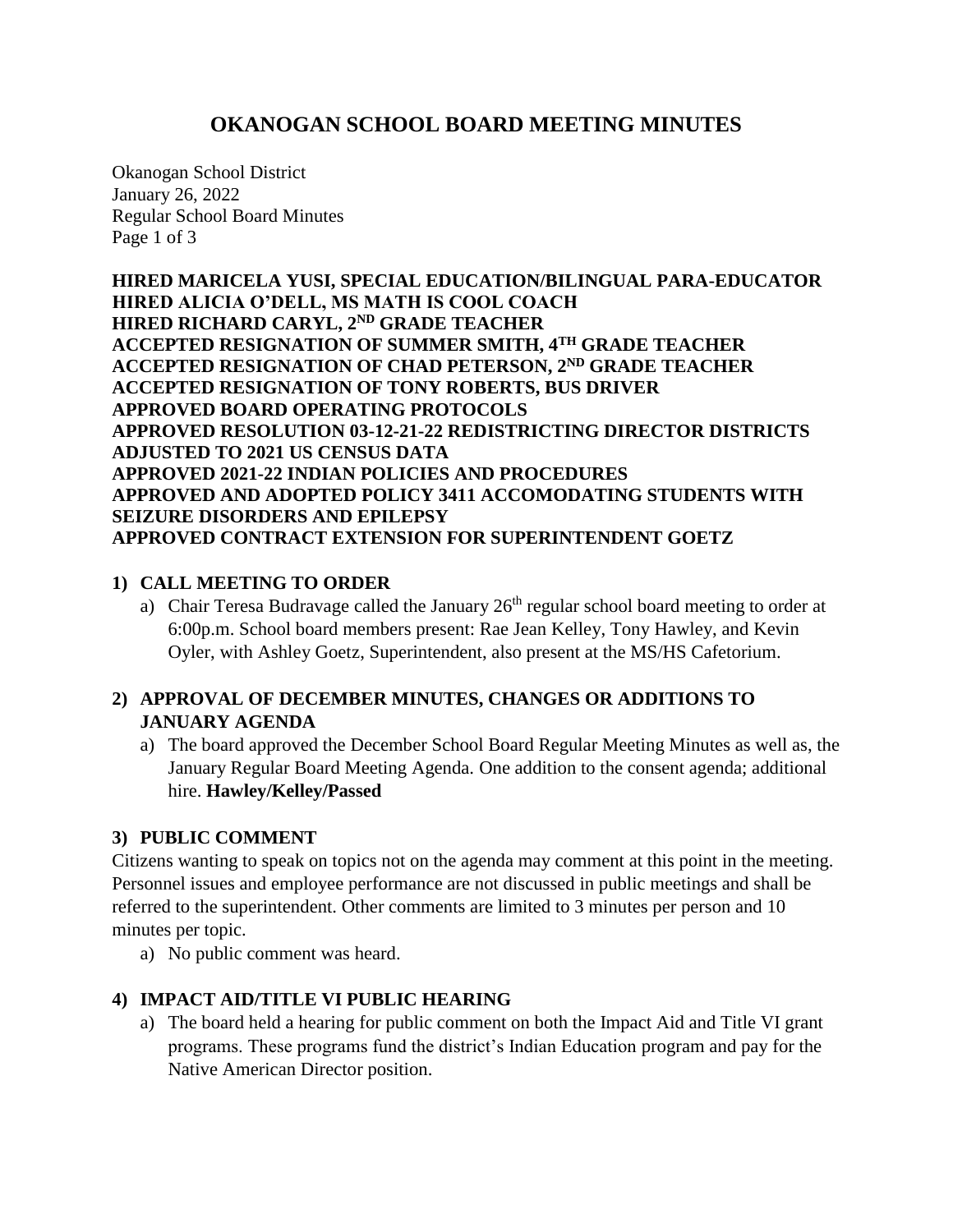Okanogan School District January 26, 2021 Regular School Board Minutes Page 2 of 3

## **5) APPROVE CONSENT AGENDA**

The board approved the Consent Agenda, which consisted of the following:

- a) Hired Maricela Yusi, Special Education/Bilingual Para-Educator; Alicia O'Dell, MS Math is Cool Coach; Richard Caryl, 2<sup>nd</sup> Grade Teacher.
- b) Accepted resignations of Summer Smith, 4<sup>th</sup> Grade Teacher; Chad Peterson, 2<sup>nd</sup> Grade Teacher; Tony Roberts, Bus Driver.
- c) January warrants (252898 through 252900 totaling \$519.77 and 252924 through 253014 totaling \$184,686.47)
- d) January payroll totaling \$1,149,748.86.
- e) January student count. **Kelley/Oyler/Passed**

### **6) REVIEW AND ADOPT BOARD OPERATING PROTOCOLS**

a) The board reviewed and adopted the Board Operating Protocols. **Hawley/Kelley/Passed**

## **7) APPROVE RESOLUTION 03-12-21-22 REDISTRICTING DIRECTOR DISTRICT ADJUSTED TO 2021 US CENSUS DATA**

a) The board approved Resolution 03-12-21-22. **Kelley/Oyler/Passed**

## **8) APPROVE 2021-22 INDIAN POLICIES AND PROCEDURES**

a) The board approved the 2021-22 Indian Policies and Procedures. **Hawley/Kelley/Passed**

## **9) APPROVE AND ADOPT POLICY 3411 ACCOMODATING STUDENTS WITH SEIZURE DISORDERS AND EPILEPSY**

a) The board approved Policy 3411. **Oyler/Hawley/Passed**

#### **10) EXECUTIVE SESSION**

a) The board adjourned to executive session at 6:55 p.m. for the purpose of evaluating the Superintendent. Executive session concluded at 7:15 p.m.

#### **11) APPROVE CONTRACT EXTENSION FOR SUPERINTENDENT**

a) The board approved a one-year contract extension for Superintendent, Ashley Goetz. The extension takes the contract to June 30, 2025. **Oyler/Hawley/Passed**

#### **12) ADJOURNMENT**

a) There being no further business to bring before the board, Chair Budravage adjourned the meeting at 7:16 p.m.